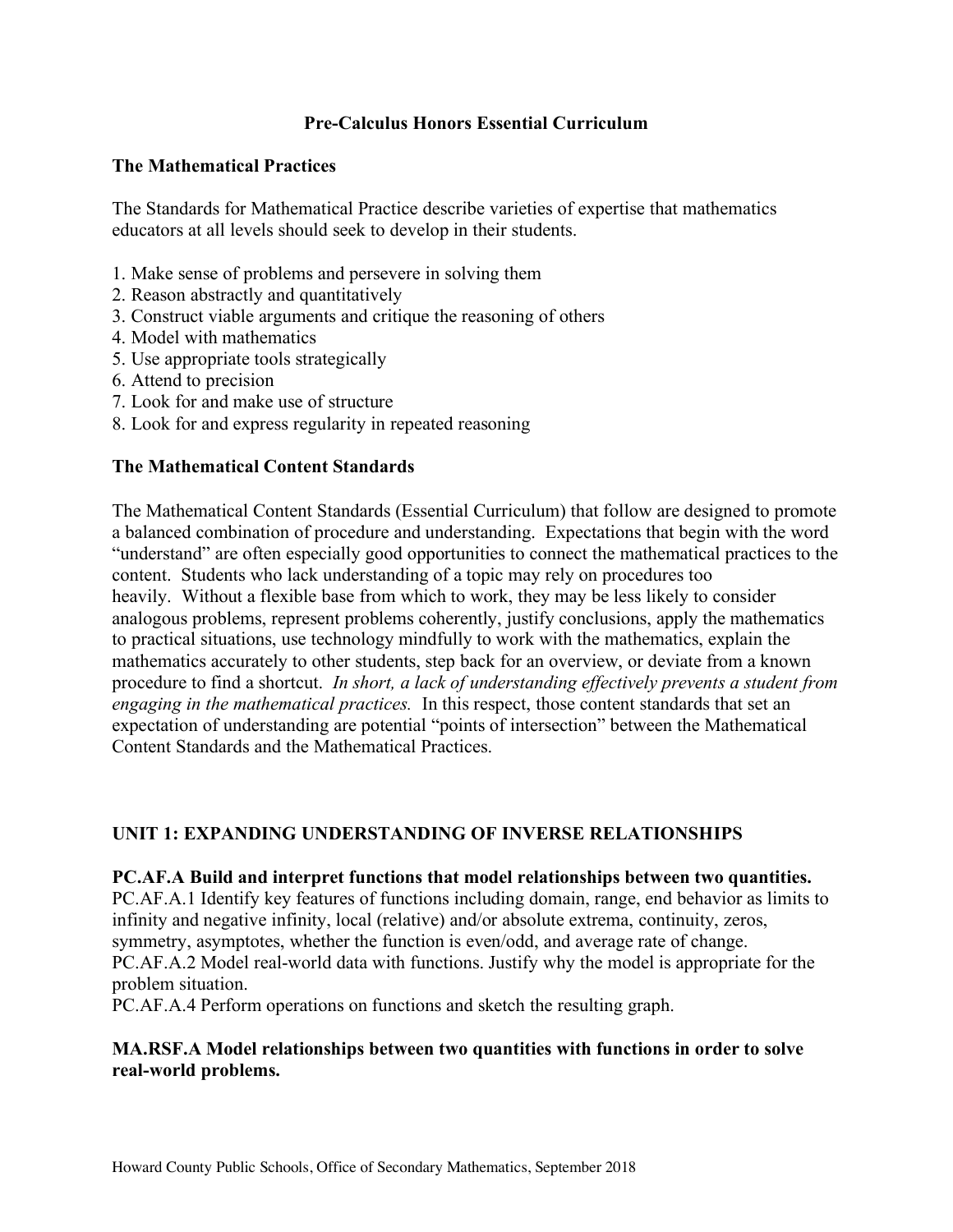MA.RSF.A.3 Sketch and analyze the graphs of absolute value, greatest integer, and piecewise functions.

 MA.RSF.A.4 Model real-world problems with special functions, identifying necessary restrictions on the model.

# **MA.AF.A Recognize and sketch various transformations of common functions.**

 MA.AF.A.1 Recognize graphs and transformations of common functions and sketch a transformed function.

[F.BF.A.1c](https://F.BF.A.1c) Compose functions. For example, if  $T(y)$  is the temperature in the atmosphere as a function of height, and  $h(t)$  is the height of a weather balloon as a function of time, then  $T(h(t))$  is the temperature at the location of the weather balloon as a function time.

# **F.BF.B Build new functions from existing functions.**

F.BF.B.4 Find inverse functions.

[F.BF.B.4a](https://F.BF.B.4a) Solve an equation of the form  $f(x)=c$  for a simple function f that has an inverse and write an expression for the inverse. Functions should include: linear, quadratic, exponential and their inverses.

[F.BF.B.4b](https://F.BF.B.4b) Verify by composition that one function is the inverse of another.

 [F.BF.B.4c](https://F.BF.B.4c) Read values of an inverse function from a graph or a table, given that the function has an inverse.

 [F.BF.B.4d](https://F.BF.B.4d) Produce an invertible functions from a non-invertible function by restricting the domain.

# **UNIT 2: TRIGONOMETRY**

# **Part 1: Circular Functions**

# **PC.T.A Define and evaluate circular functions.**

 PC.T.A.1 Define and evaluate the six trigonometric functions of an angle given a point on its terminal side. Use inverse functions to find angle measures.

PC.T.A.2 Find and state the six trigonometric functions of special and quadrantal angles.

PC.T.A.3 Find the radian measure of an angle when the circular function value is given.

PC.T.A.4 Evaluate the composition of trigonometric functions with inverses. ([F.IF.A.2a\)](https://F.IF.A.2a)

 PC.T.A.5 Solve real-world problems involving arc length, linear and angular speed, and uniform circular motion. Use co-terminal angles for problems involving multiple revolutions.

 G.SRT.D.9 Derive the formula A=12ab sin(c)for the area of a triangle by drawing an auxiliary line from a vertex perpendicular to the opposite side.

[G.SRT.D.10](https://G.SRT.D.10) Prove the Laws of Sines and Cosines and use them to solve problems.

 [G.SRT.D.11](https://G.SRT.D.11) Understand and apply the Law of Sines and the Law of Cosines to find unknown measurements in right and non-right triangles.

# **Part 2: Modeling with Graphs of Circular Functions**

# **T.TG.A Understand the relationship between circular and trigonometric functions.**

 T.TG.A.1 Understand how counterclockwise motion of the radius along the unit circle translates to the cartesian graph of  $f(x)$ =sinx. Apply and extend understanding to transformations of the unit circle.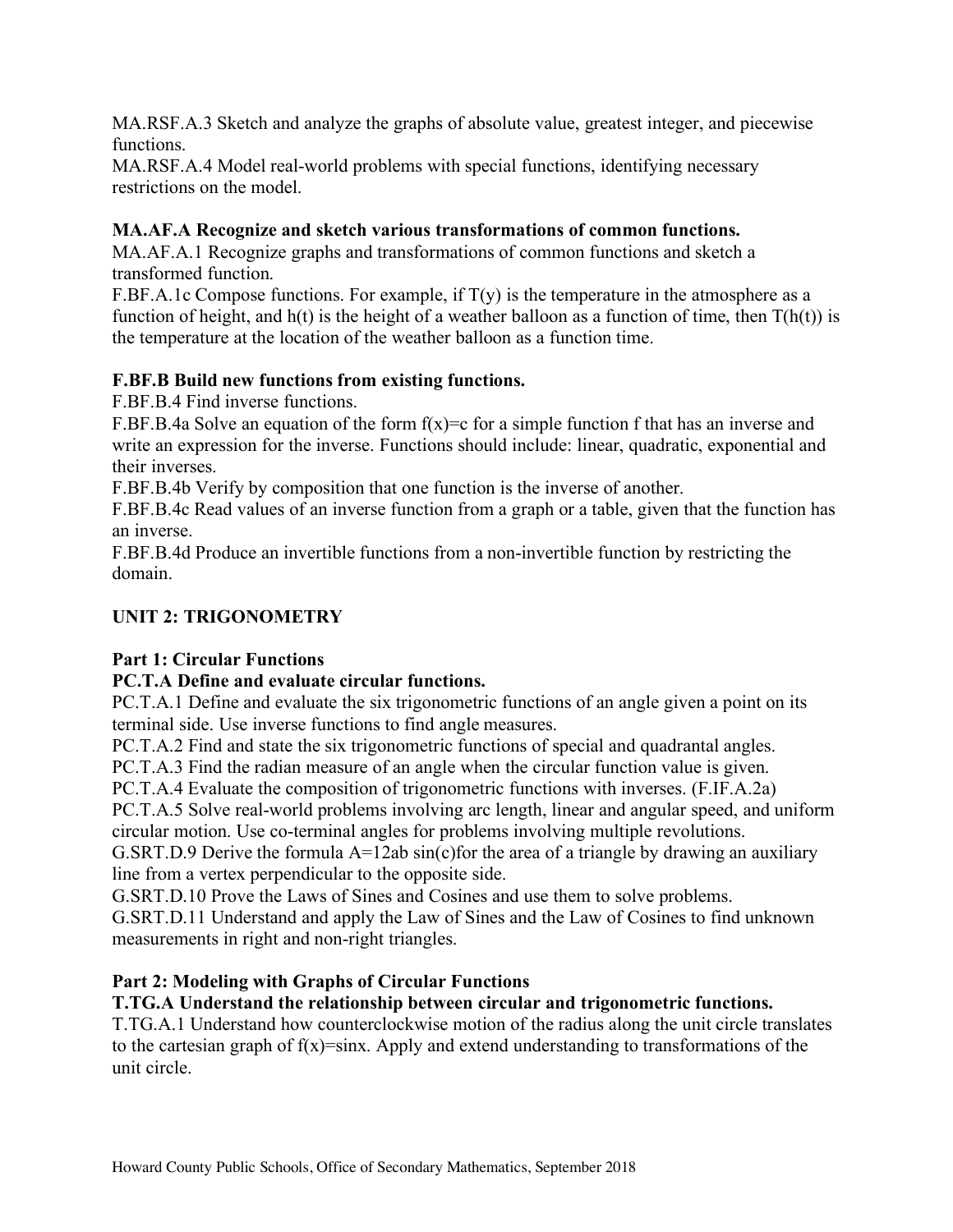### **PC.T.B Use trigonometric functions to model real-world phenomena.**

 F.TF.B.5 Choose trigonometric functions to model periodic phenomena with specified amplitude, frequency, and midline.

 PC.T.B.6 Graph trigonometric parent functions represented symbolically and show key features of the graph. Key features include: intercepts; intervals where the function is increasing,

 decreasing, positive, negative; maximums and minimums; symmetries; end behaviors; domain and range; amplitude, period, midline, and phase shift.

 F.BF.B.3 Identify and graph transformations from the parent trigonometric functions, and identify key features.

 PC.T.B.7 Write a trigonometric function that models a graph of a trigonometric function and/or describes a relationship between two quantities.

 F.BF.A.1 Write a function that describes a relationship between two quantities, including more complex functions. (include composite functions)

[F.BF.A.1c](https://F.BF.A.1c) Compose functions.

 PC.T.B.8 Use trigonometric functions to solve real-world problems. Find solutions by evaluating the function and graphing to approximate values.

 PC.T.B.9 Graph the inverse trigonometric functions and identify key features of the graph. Compare the graphs the trigonometric functions and inverse trigonometric functions.

# **Part 3: Applying Trigonometry to Solve Equations 18-20 days**

#### **PC.T.C Prove trigonometric identities in order to solve trigonometric equations.**

 F.TF.C.9 Prove the addition and subtraction formulas for sine, cosine, and tangent and use them to solve problems.

 [PC.T.C.10](https://PC.T.C.10) Prove trigonometric identities using a variety of strategies and verify identities graphically. (Identities include Pythagorean identities and the even and odd identities.) A.SSE.A.2 Use the structure of an expression to identify ways to rewrite it. Simplify trigonometric expressions based on algebraic structures.

[PC.T.C.11](https://PC.T.C.11) Use sum and difference formulas, double-angle and half-angle identities to simplify, verify, and solve expressions and equations involving sine, cosine, and tangent.

 [PC.T.C.12](https://PC.T.C.12) Solve trigonometric equations and inequalities algebraically and graphically, including quadratic form.

 A.SSE.B.3 Choose and produce an equivalent form of an expression to reveal and explain properties of the quantity represented by the expression. Produce an equivalent form of an expression that is reducible to quadratic form. (e.g.  $2\cos 2x - 3\cos x + 1 = 0$ )

# **UNIT 3: POLYNOMIAL FUNCTIONS**

# **F.BF.A Build a functions that models a relationship between two quantities**

 F.BF.A.1 Write a function that describes a relationship between two quantities, including more complex functions.

[F.BF.A.1c](https://F.BF.A.1c) Compose functions. For example, if  $T(y)$  is the temperature in the atmosphere as a function of height, and  $h(t)$  is the height of a weather balloon as a function of time, then  $T(h(t))$ is the temperature at the location of the weather balloon as a function of time

# **F.BF.B Build new functions from existing functions**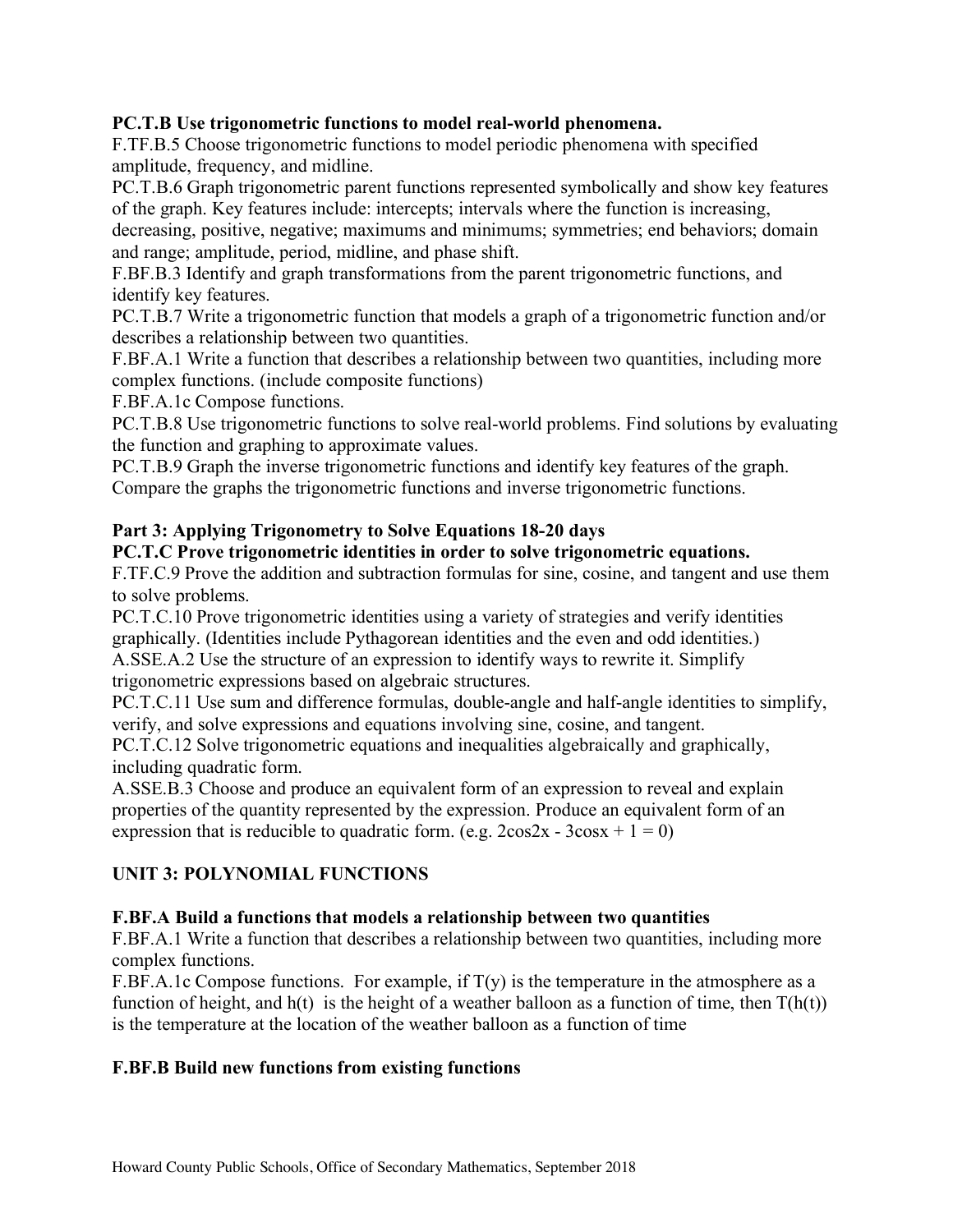F.BF.B.3 Identify the effect on the graph of  $f(x)$  replacing by it with  $f(x) + k$ ,  $kf(x)$ ,  $f(kx)$ ,  $f(x+k)$  for specific values of (both positive and negative); find the value of k given the graphs. Experiment with cases and illustrate an explanation of the effects on the graph using technology. Include recognizing even and odd functions from their graphs and algebraic expressions for them.

F.BF.B.4 Find inverse functions.

[F.BF.B.4b](https://F.BF.B.4b) Verify by composition that one function is the inverse of another.

 [F.BF.B.4c](https://F.BF.B.4c) Read values of an inverse function from a graph or a table, given that the function has an inverse.

 [F.BF.B.4d](https://F.BF.B.4d) Produce an invertible function from a non-invertible function by restricting the domain.

# **F.IF.A Understand the concept of a function and use function notation**

 [F.IF.A.2a](https://F.IF.A.2a) Extend evaluating functions to include operations with composite functions. For example,  $f(x-2) - f(x)$ 

A.APR.C Use polynomial identities to solve problems

A.APR.C.5 Know and apply the Binomial Theorem for the expansion of  $(x+y)$ <sup>n</sup> in powers of and x and y for a positive integer n , where and are any numbers, with coefficients determined for example by Pascal's Triangle.

# **F.IF.B Interpret functions that arise in application in terms of context.**

 F.IF.B.4 For a function that models a relationship between two quantities, interpret key features of graphs and tables in terms of the quantities, and sketch graphs showing key features given a verbal description of the relationship. Key features include: intercepts; intervals where the function is increasing, decreasing, positive, or negative; relative maximums and minimums; symmetries; end behavior as limits to infinity and negative infinity; rates of change; estimating inflection points; and concavity.

# **F.IF.C Analyze functions using different representations**

 [F.IF.C.7f](https://F.IF.C.7f) Graph all functions including piecewise defined functions, step functions and absolute value functions

 [F.IF.C.7g](https://F.IF.C.7g) Determine the end behavior of the graph of a polynomial function using the degree and leading coefficient

 F.IF.C.8 Write a function defined by an expression in different but equivalent forms to reveal and explain different properties of the function

 F.IF.C.9 Compare properties of two functions each represented in a different way (algebraically, graphically, numerically in tables or by a verbal description, including more complex functions). PC.AF.A.3 Estimate limits to positive and negative infinity from graphs and tables of values.

# **A.SSE.A Interpret the structure of expressions**

A.SSE.A.2 Use the structure of an expression to identify ways to rewrite it.

# **A.SSE.B Write expressions in equivalent forms to solve problems**

 A.SSE.B.3 Choose and produce an equivalent form of an expression to reveal and explain properties of the quantity represented by the expression.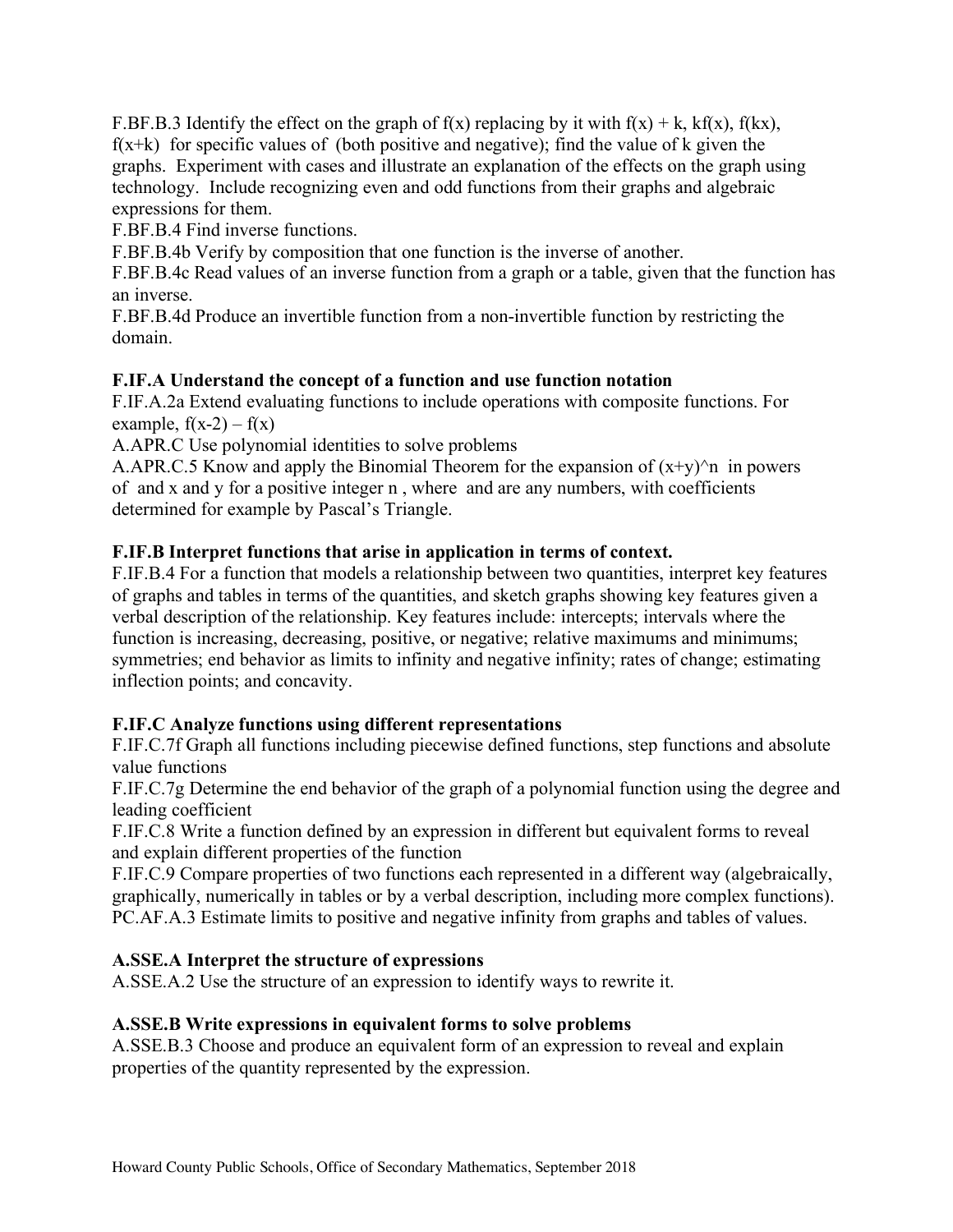# **A.APR.B Understand the relationship between zeroes and factors of polynomials**

A.APR.B.2 Know and apply the Remainder Theorem: For a polynomial  $p(x)$  and a number a, the remainder on division by (x-a) is  $p(a)$ , so  $p(a)=0$  if and only if (x-a) is a factor of  $p(x)$ .

# **N.CN.C Use Complex numbers in polynomial identities and equations**

N.CN.C.8 Extend polynomial identities to the complex numbers. For example, rewrite  $x^2+4$ as (x+2i)(x-2i).

 N.CN.C.9 Know the Fundamental Theorem of Algebra; show that it is true for quadratic polynomials.

# **A.APR.D Rewrite rational expressions**

A.APR.D.6 Rewrite simple rational expression in different forms; write  $a(x)/b(x)$  in the form  $q(x) + r(x)/b(x) a(x)$ ,  $b(x)$ ,  $q(x)$ , and  $r(x)$  are polynomials of  $r(x)$  less than the degree of b(x), using inspection, long division, or, for the more complicated examples, a computer algebra system.

# **A.CED.A Create equations that describe numbers or relationships**

 A.CED.A.1 Create equations and inequalities in one variable and use them to solve problems. Include equations arising from linear and quadratic functions and simple rational and exponential functions.

 [A.CED.A.1a](https://A.CED.A.1a) Create polynomial equations given real, irrational, imaginary, and/or complex roots.

 A.CED.A.3 Represent constraints by equations or inequalities, and by systems of equations and/or inequalities, and interpret solutions as viable or nonviable options in a modeling context.

# **A.REI.B Solve equations and inequalities in one variable**

# **A.REI.C Solve systems of equations**

 [A.REI.C.5a](https://A.REI.C.5a) Solve systems of equations comprised of various combinations of all algebraic and transcendental functions in two variables.

# **MA.PF.A Apply understanding of polynomial functions to model and solve real-world problems.**

#### **S.ID.B Summarize, represent, and interpret data on two categorical and quantitative variables.**

[S.ID.B.6d](https://S.ID.B.6d) Fit a function to data represented by a scatterplot; use function fitted to data.

# **UNIT 4: RATIONAL FUNCTIONS**

 N.CN.C.8 Extend polynomial identities to the complex numbers. For example, rewrite x2+ 4 as  $(x+2i)(x-2i)$ .

 N.CN.C.9 Know the Fundamental Theorem of Algebra; show that it is true for quadratic polynomials.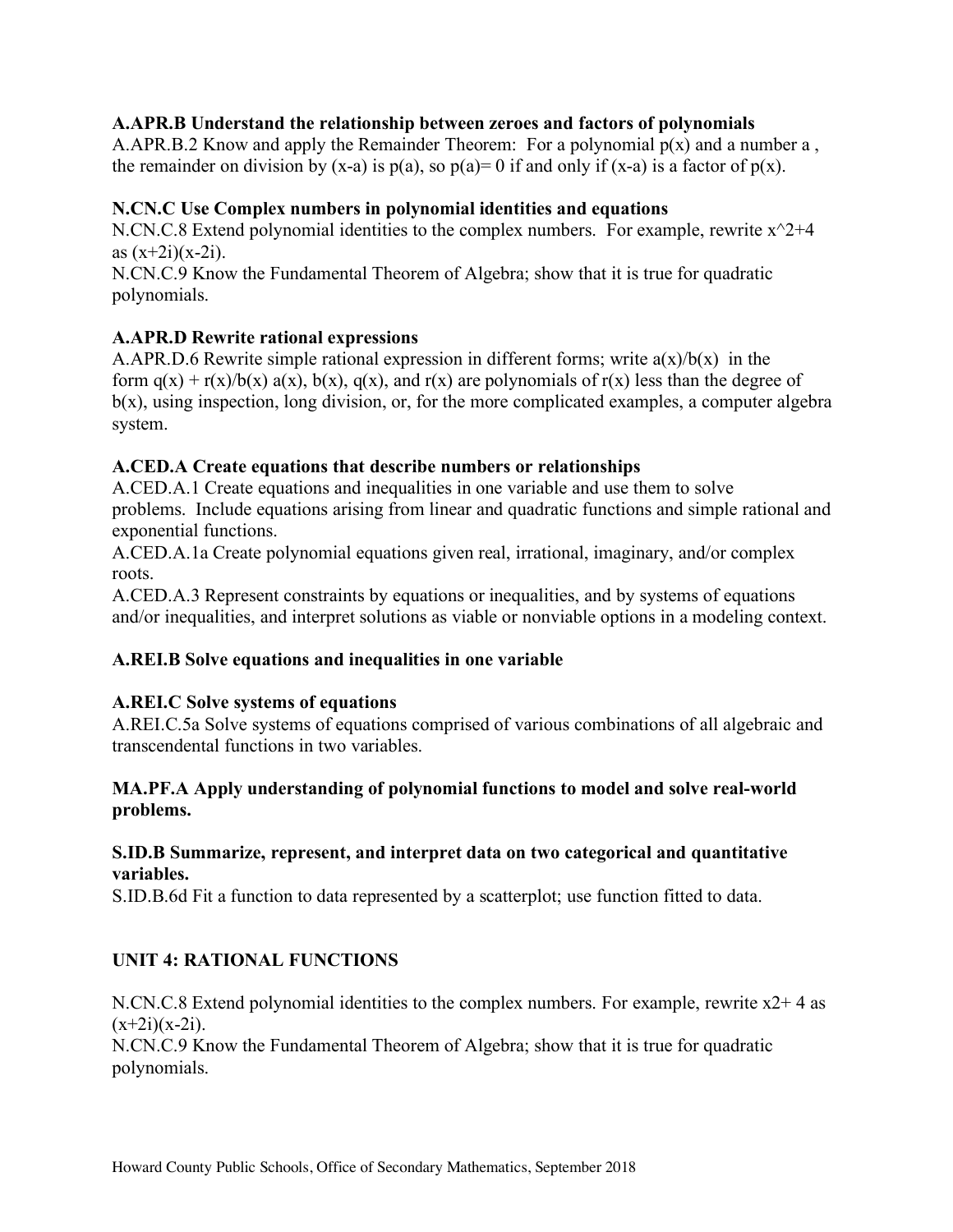#### **PC.AF.A Build and interpret functions that model relationships between two quantities.**

 PC.AF.A.1 Identify key features of functions, including domain, range, end behavior, local (relative) and/or absolute extrema, continuity, zeros, intercepts, symmetry, holes, asymptotes, and whether the function is even/odd. (Focus primarily on logarithmic, logistic, rational, step, and piecewise-defined functions.)

 A.APR.D.7 (+) Understand that rational expressions form a system analogous to the rational numbers, closed under addition, subtraction, multiplication and division by a nonzero rational expression; add, subtract, multiply and divide rational expressions.

 F.IF.B.4 For a function that models a relationship between two quantities, interpret key features of graphs and tables in terms of the quantities, and sketch graphs showing the key features given a verbal description of the relationship. Key features include: intercepts; intervals where the function is increasing, decreasing, positive, or negative; relative maximums and minimums; symmetries; end behavior; and periodicity.

 A.SSE.B.3 Choose and produce an equivalent form of an expression to reveal and explain properties of the quantity represented by the expression.

 A.CED.A.1 Create equations and inequalities in one variable and use them to solve problems. Include equations arising from linear and quadratic functions, and simple rational and exponential functions.

 F.IF.C.8 Write a function defined by an expression in different but equivalent forms to reveal and explain different properties of the function.

 F.IF.C9 Compare properties of two functions each represented in a different way (algebraically, graphically, numerically, in tables or by a verbal description, including more complex functions.

### **PC.AF.A Build and interpret functions that model relationships between two quantities.**

 PC.AF.A.2 Model real-world data with functions. Justify why the model is most appropriate for the problem situation.

 A.APR.D.7 (+) Understand that rational expressions form a system analogous to the rational numbers, closed under addition, subtraction, multiplication and division by a nonzero rational expression; add, subtract, multiply and divide rational expressions.

A.SSE.A.2 Use the structure of an expression to identify ways to rewrite it.

A.APR.D.6 Rewrite simple rational expressions in different forms; write  $a(x)b(x)$  in the form  $q(x) + r(x)b(x)$ , where  $a(x)$ ,  $b(x)$ ,  $q(x)$ , and  $r(x)$  are polynomials with the degree of  $r(x)$  less the degree of  $b(x)$ , using inspection, long division, or for more complicated examples, a computer algebra system.

 A.CED.A.3 Represent constraints by equations or inequalities, and by systems of equations and/or inequalities, and interpret solutions as viable or nonviable options in a modeling context. [F.BF.A.1c](https://F.BF.A.1c)  $(+)$  Compose functions. For example, if  $T(y)$  is the temperature in the atmosphere as a function of height, and  $h(t)$  is the height of a weather balloon as a function of time, then  $T(h(t))$  is the temperature at the location of the weather balloon as a function of time.

# **PC.AF.A Build and interpret functions that model relationships between two quantities.**

PC.AF.A.3 Calculate limits algebraically and estimate limits from graphs and tables of values.

#### **PC.AF.B Use functions to solve equations and inequalities.**

PC.AF.B.7 Solve equations and inequalities involving rational functions.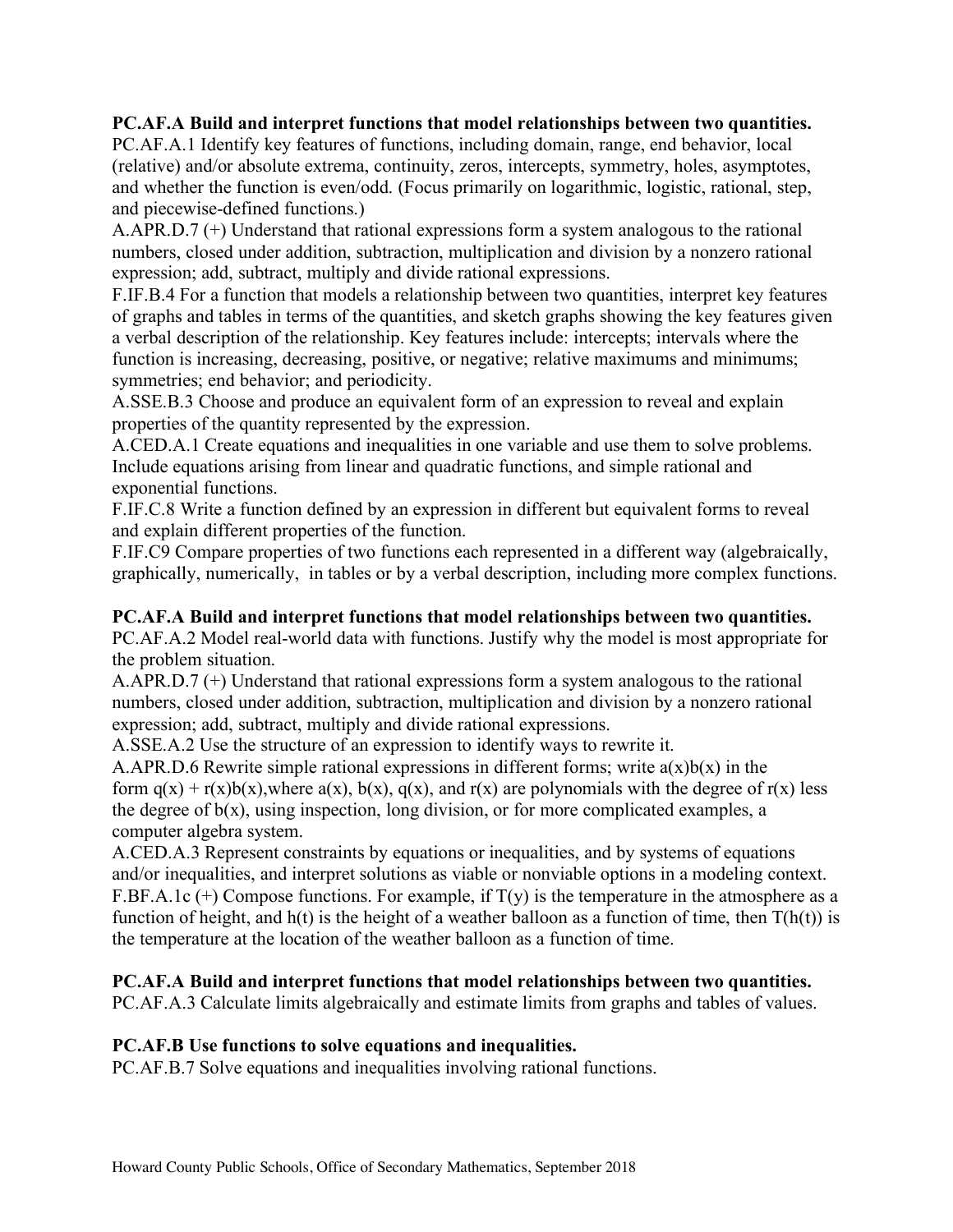# **MA.RF.A Decompose a rational expression.**

 MA.RF.A.1 Decompose a fraction with a factorable quadratic denominator and a linear or constant numerator.

A.SSE.A.2 Use the structure of an expression to identify ways to rewrite it.

 F.BF.A.1 Write a function that describes a relationship between two quantities, including more complex functions.

# **UNIT 5: RADICAL FUNCTIONS**

# **N.RN.A Extend the properties of exponents to rational exponents.**

 N.RN.A.1 Explain how the definition of the meaning of rational exponents follows from extending the properties of integer exponents to those values, allowing for a notation for radicals in terms of rational exponents.

 N.RN.A.2 Rewrite expressions involving radicals and rational exponents using the properties of exponents.

 A.SSE.B.3 Choose and produce an equivalent form of an expression to reveal and explain properties of the quantity represented by the expression.

 F.IF.C.7 Graph functions expressed symbolically and show key features of the graph, by hand in simple cases and using technology for more complicated cases.

F.BF.B.3 Identify the effect on the graph of f(x) replacing f(x) by  $f(x) + k$ ,  $kf(x)$ ,  $f(kx)$ , and  $f(x+)$  k) for specific values of k given the graphs. Experiment with cases and illustrate an explanation of the effects on the graph using technology.

 F.IF.B.4 For a function that models a relationship between two quantities, interpret key features of graphs and tables in terms of the quantities, and sketch graph showing key features given a verbal description of the relationship. Key features include: domain and range; intercepts; intervals where the function is increasing, decreasing, positive, negative; relative maximums and minimums; symmetries; rate of change; end behavior with limits.

 MA.RSF.A.4 Model real-world problems with radical and special functions, identifying necessary restrictions on the model.

MA.RSF.A.5 Use radical functions to model and solve real-world problems.

A.CED.A.1 Create equations and inequalities in one variable and use them to solve problems.

 A.CED.A.3 Represent constraints by equations or inequalities, and by systems of equations and/or inequalities, and interpret solutions as viable or nonviable.

 A.REI.B Solve equations and inequalities in one variable using graphical and algebraic methods to solve radical equations and inequalities.

 A.REI.A.2 Solve simple rational and radical equations in one variable, and give examples showing how extraneous solutions may arise.

 [A.REI.C.5a](https://A.REI.C.5a) Solve systems of equations comprised of various combinations of all algebraic and transcendental functions in two functions.

# **UNIT 6: LOGARITHMIC AND LOGISTIC FUNCTIONS**

# **MA.LF.A Use algebraic properties to write equivalent logarithmic equations.**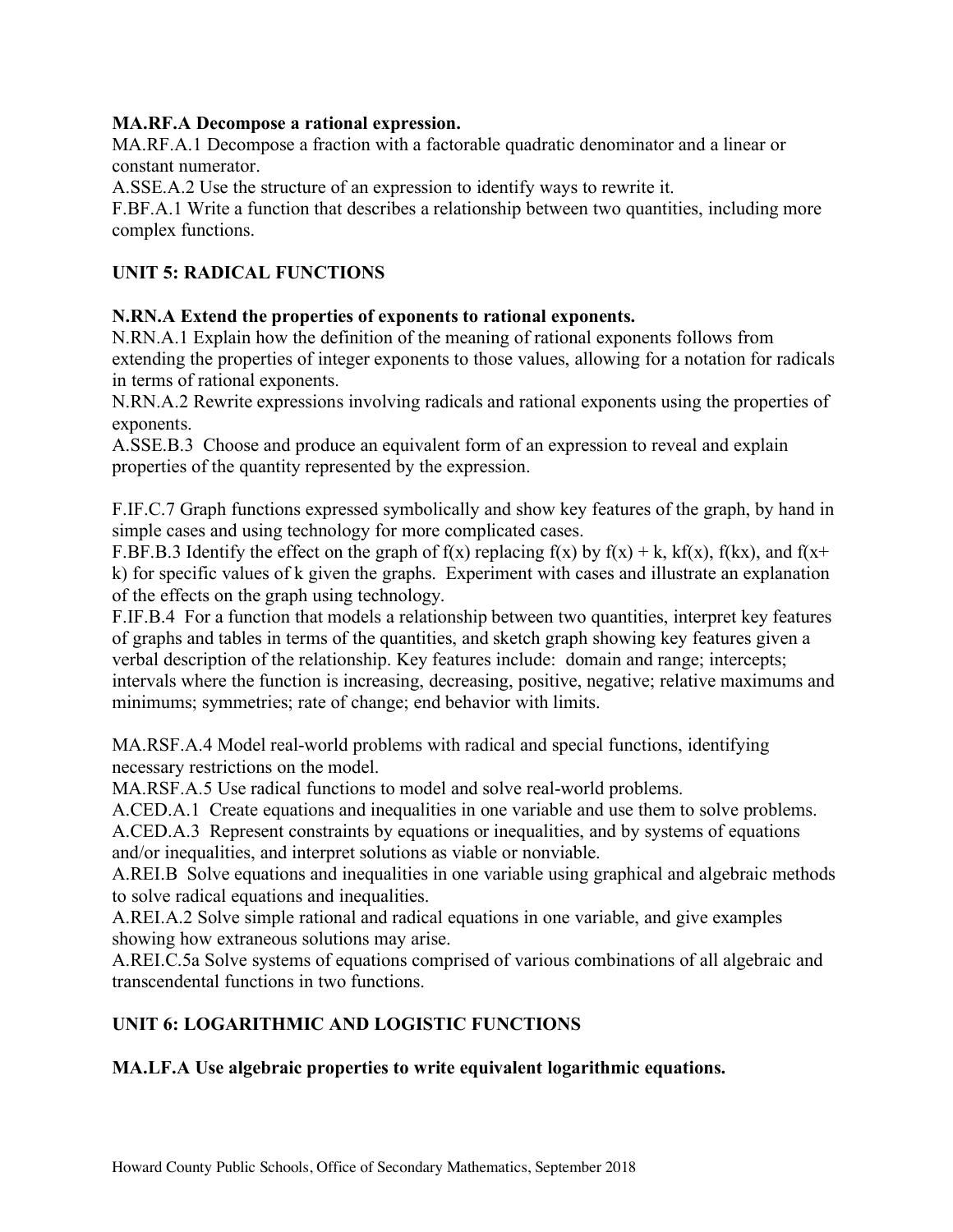A.SSE.B.3.c Use the properties of exponents to transform expressions for exponential functions. For example, the expression 1.15^t can be rewritten as  $(1.15^{\text{A}}1/12)^{\text{A}}12t = 1.012^{\text{A}}12t$  to reveal the approximate monthly interest rate if the annual rate is 15%.

 MA.LF.A.1 Understand the inverse relationship between exponents and logarithms, and express the inverse of an exponential function as a logarithmic function and define the natural base. Use the relationship to solve problems involving logarithms and exponents (F.BF.B.5)

# **F.IF.C Analyze functions using different representations.**

 F.IF.C.7 Graph functions expressed symbolically and show key features of the graph, by hand in simple cases and using technology for more complicated cases.

[F.IF.C.7e.](https://F.IF.C.7e) Graph logarithmic functions, showing intercepts and end behavior.

MA.LF.B.3 Sketch and analyze logarithmic functions and their transformations.

# **MA.LF.B Apply understanding of logarithmic functions to solve real-world problems.**

 A.CED.A.1 Create equations and inequalities in one variable and use them to solve problems. Include equations arising from exponential functions.

 PC.AF.B.6 Use properties of logarithms, including both common and natural logarithms, to solve real-world and mathematical problems algebraically. [F.LE.A.4a](https://F.LE.A.4a)

 PC.AF.B.6 Use the properties of logarithms, including change of base, to solve real-world and mathematical problems algebraically.

 A.CED.A.3 Represent constraints by equations or inequalities, and by systems of equations and/or inequalities, and interpret solutions as viable or nonviable options in a modeling context.

F.LE.B.6 Build and interpret logistic functions to model real-world problems.

[F.LE.B.6a](https://F.LE.B.6a) Sketch and analyze logistic functions.

 [F.LE.B.6b](https://F.LE.B.6b) Compare and contrast the exponential, logarithmic, and logistic models. Distinguish between situations that can be modeled with these functions.

[F.LE.B.5a](https://F.LE.B.5a) Interpret the parameters in a logistic function in terms of a context.

F.LE.B.6 Build and interpret logistic functions to model real-world problems.

 [F.LE.B.6c](https://F.LE.B.6c) Apply understanding of logarithmic and logistic functions to solve real-world problems.

# **UNIT 7: EXPLORING, BUILDING, CONNECTING LIMITS**

# **PC.AF.A Build and interpret functions that model relationships between two quantities.**

PC.AF.A.3 Calculate limits algebraically and estimate limits from graphs and tables of values.

# **PC.AF.C Analyze and apply limits of functions to describe function behavior.**

PC.AF.C.8 Use one-sided limits to describe continuity of functions.

PC.AF.C.9 Determine if a function is continuous at a point or over an interval.

CAB.GL.B.8 Describe asymptotic behavior in terms of infinite limits and limits at infinity.

 F.IF.B.6 Calculate and interpret the average rate of change of a function (presented symbolically or as a table) over a specified interval. Estimate the rate of change from a graph.

CAB.DI.A.1 Approximate rate of change from graphs and tables of values.

 CAB.DI.A.2 Express the instantaneous rate of change of a function as the limit of the average rate of change.